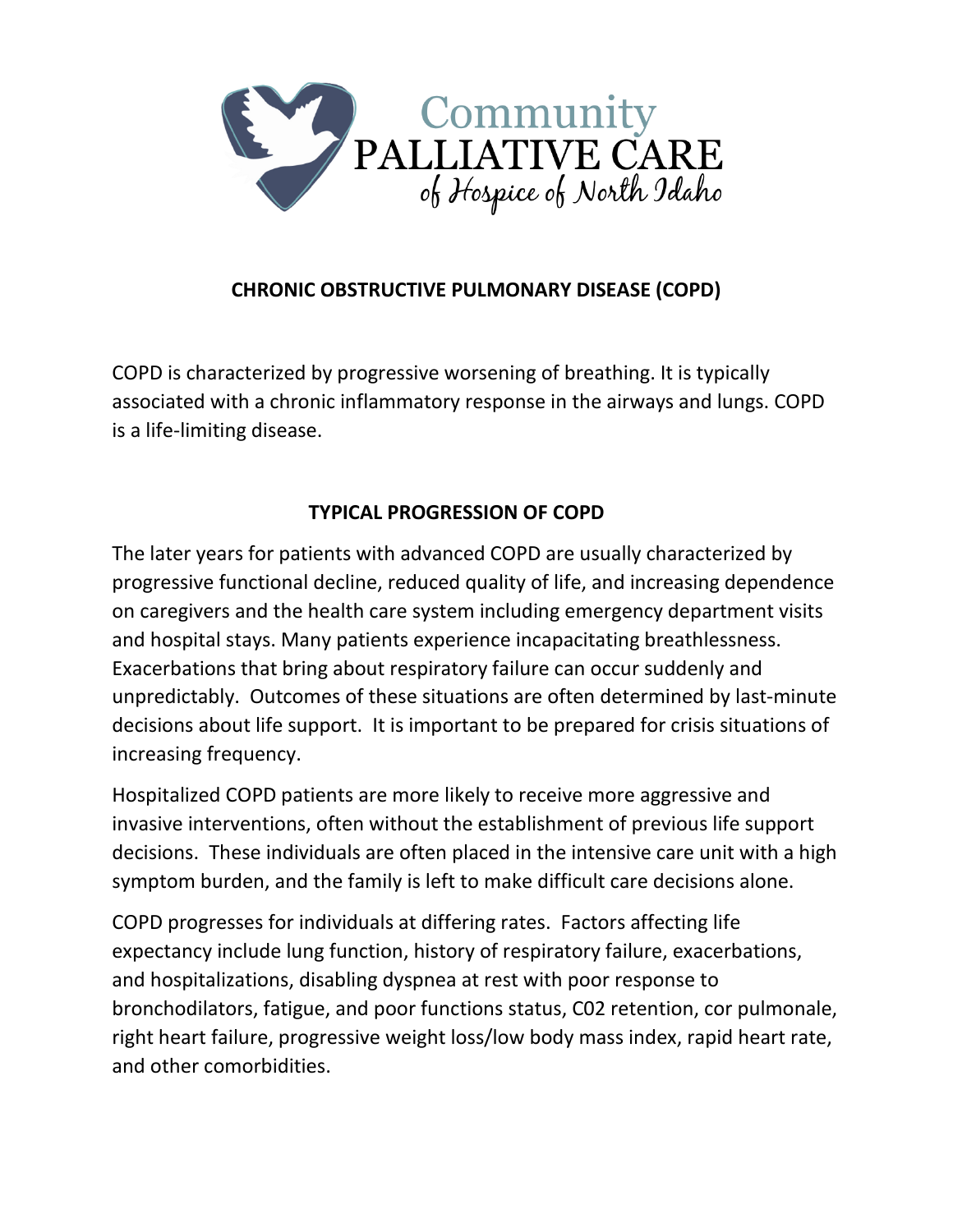## **ADVANCE CARE PLANNING**

### **COPD**

**\***Resuscitation Status – If heart and breathing stop (you have died), what do you want the response to be? Do you wish to die naturally without aggressive interventions? Or do you want aggressive medical interventions including chest compressions, shock, medications, and ventilation? Would you like education on the likelihood of survival if your heart and breathing stop?

\*Invasive Ventilation- If your breathing is poor, do you wish to be placed on an invasive mechanical ventilator that breathes for you? (This includes a tube in your throat and sedation.) Would you like education on the likelihood of survival if you are placed on an invasive ventilator?

\*Noninvasive Positive Pressure Ventilation- Would you want masked (forced) positive pressure ventilation? (A less invasive form of advanced support.)

\*Intensive Care Unit- If you become critically ill, would you want to be placed in ICU?

\*Quality of Life – How do you define the quality of life? How does this play into your decisions about medical care?

\*Comfort Measures- At what point would you want measures to keep you comfortable only, no further medical interventions to prolong life?

\*Power of Attorney for Healthcare- If you are no longer able to make your own health care decisions, who do you want to make them for you? Do they know and understand your wishes? (It is important that the person you choose knows your wishes and is willing to follow them.) Do you want help completing a POA form?

\*What anxieties/worries do you have?

\*Would you like information on how you can be made comfortable at end-of-life approaches?

\*When your breathing treatments have been maximized and there are no new treatments available, would you like medication management for dyspnea?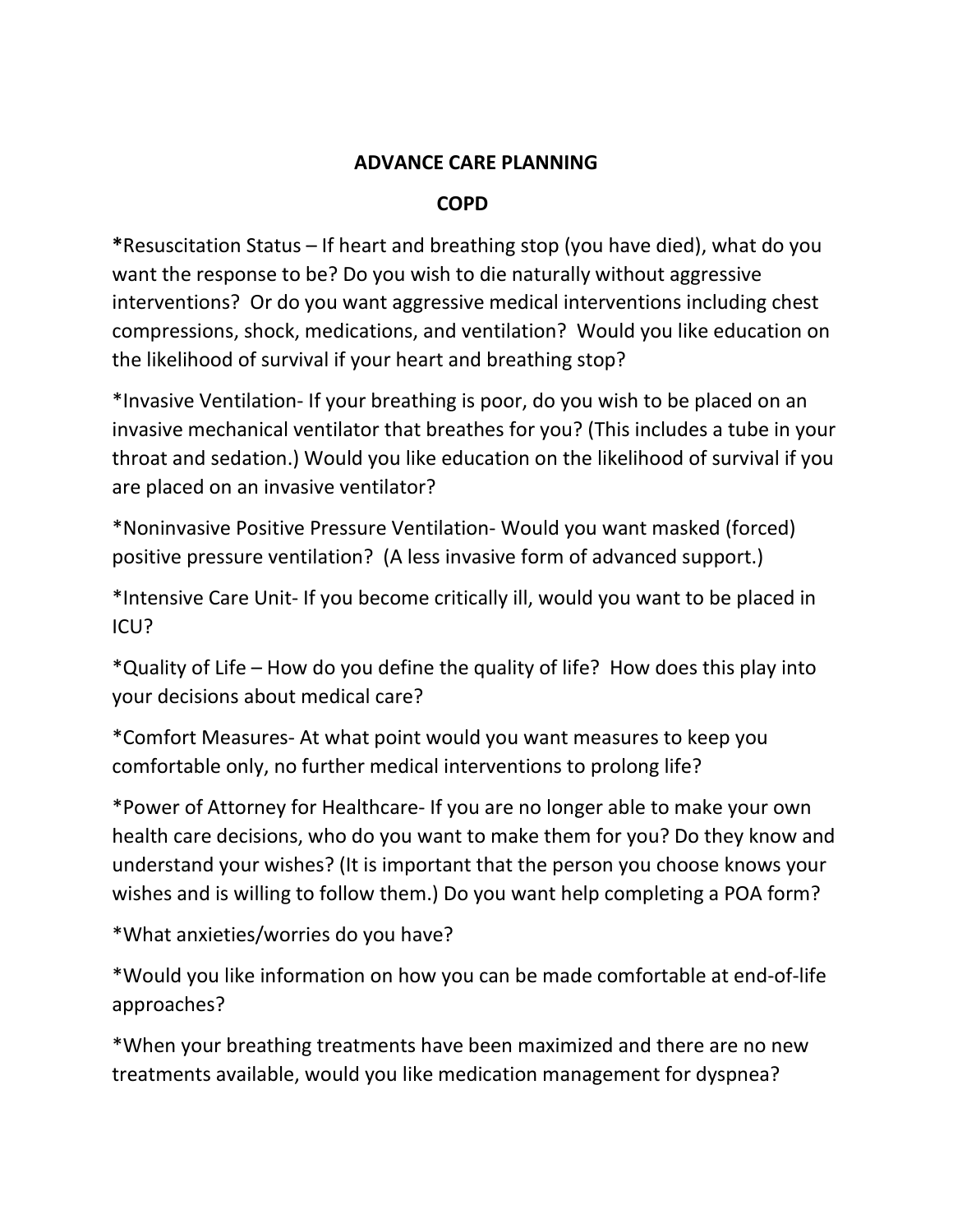## **COPD SYMPTOM MANAGEMENT**

The following are symptoms that many COPD patients suffer from. Often these symptoms can be managed. As always, you will be involved in your plan of care and discuss with the provider what interventions you would like to try.

**Dyspnea**- Breathing discomfort. You may experience air hunger, work of breathing, chest tightness, confusion with low oxygen or increased C02, dizziness, or lightheadedness/syncope with late-stage disease.

Pharmacological Intervention:

-When inhalers become less effective, the provider may recommend nebulizer treatments and systemic oral steroids.

-A determination will be made about whether an antibiotic is warranted depending on your goals and clinical picture.

-If you have been maximally treated with the above interventions, your provider may recommend a low dose opioid, which can improve breathing and functional status.

-If you are started on an opioid, a bowel regime will be prescribed.

Non-Pharmacological Intervention:

-A fan blowing lightly across the nose and mouth

-Mindful breathing

-Meditation

-Relaxation

-Pace your activities

-Supportive or Cognitive-Behavioral Therapy

-Wheeled walker

-Acupuncture

-Pulmonary Rehab (208-625-4691)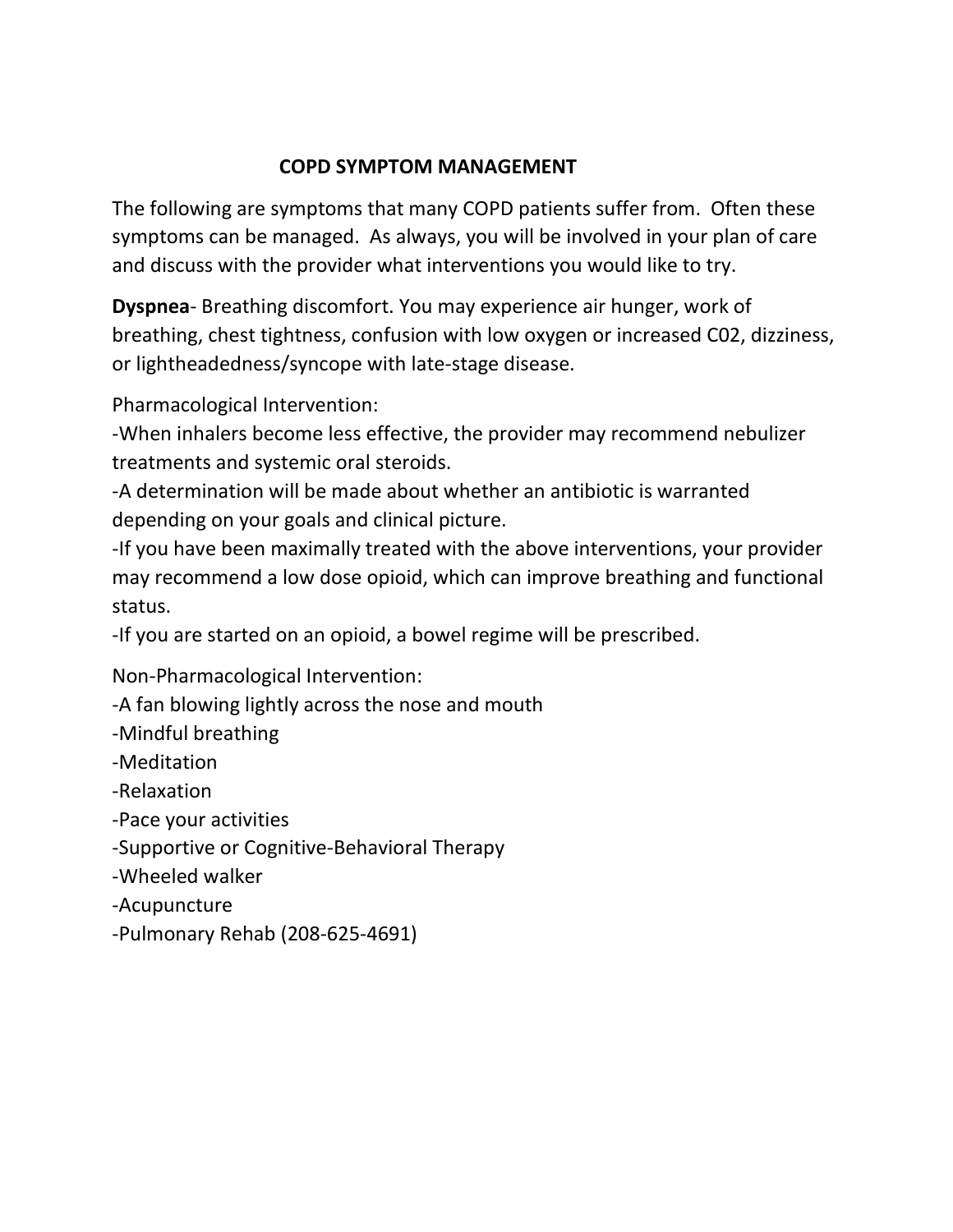**Anxiety- Excessive** uneasiness and apprehension. Some people experience panic attacks related to increased shortness of breath.

**Depression-** Mood changes. Can be accompanied by a lack of inters or pleasure, fatigue, loss of energy, loss of appetite, sleep disturbance, impaired concentration, and thoughts of not wanting to live.

Depression and anxiety often occur together in people with chronic illnesses.

Pharmacological Intervention:

-The provider will determine if an antidepressant or anxiolytic may be helpful.

Non-Pharmacological Intervention: -Support or cognitive Behavioral Therapy -Meditation -Relaxation -Volunteer or companion for socialization -Gentle exercise approved by provider -Engage in activities of interest within your capabilities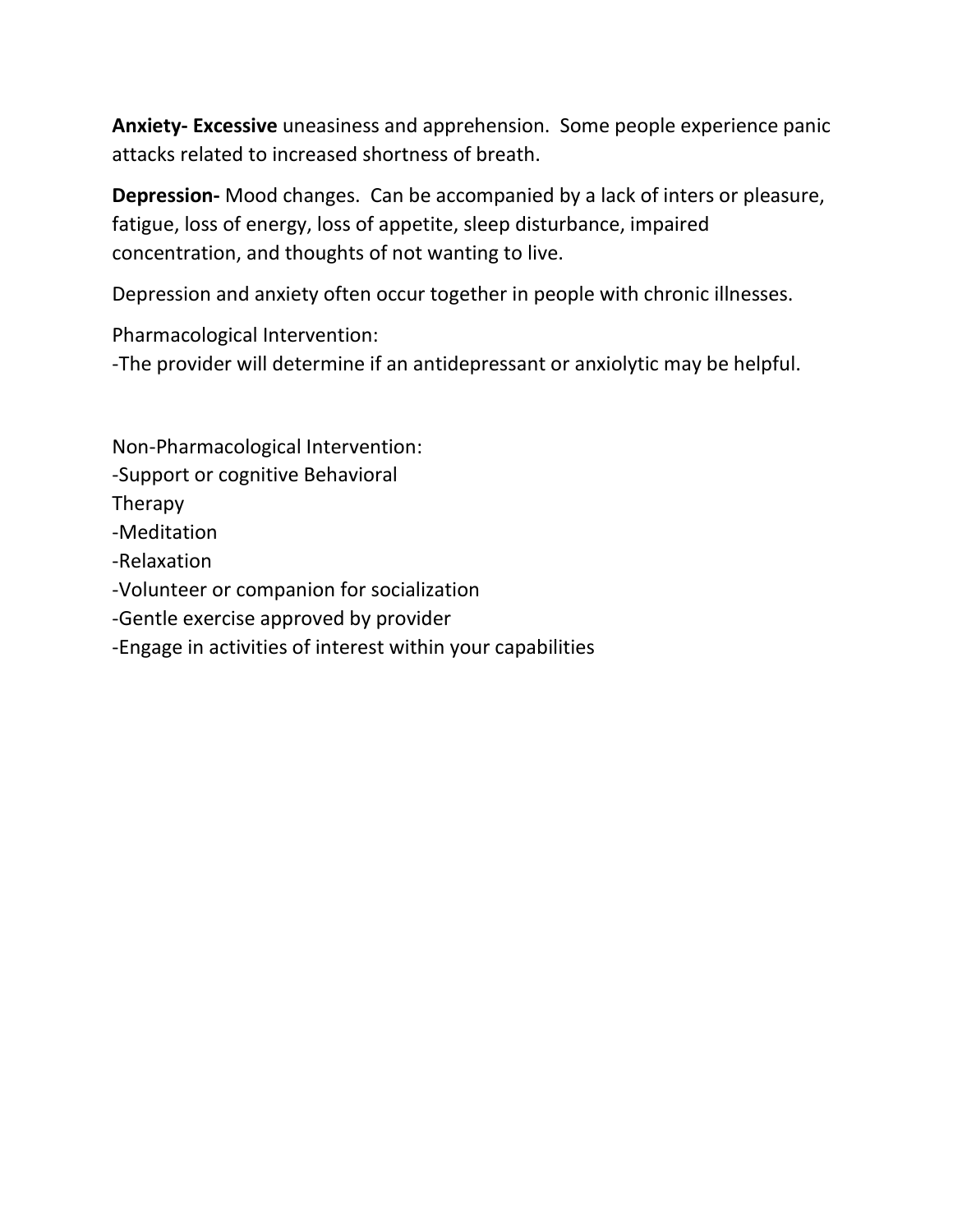## **SELF-HELP FOR COPD**

Research shows that self-management interventions by COPD patients lead to improved health-related quality of life, a reduction in COPD-related hospitalizations, and an improvement in dyspnea.

**Medications** – Take medications as prescribed. If you have concerns or changes in response to medications, contact your provider to discuss.

**Pulmonologist or Primary Care Provider** - Keep scheduled appointments with the provider that is managing your COPD. If you have a change in your condition, contact your provider right away.

**Noninvasive Positive Pressure Ventilation (NPPV)** – If prescribed, consistently use NPPV.

**Smoking Cessation** – If you smoke cigarettes, discontinuing can be helpful for breathing. Smoking cessation help is available, talk with your provider if you are interested.

**Exercise/Pulmonary Rehabilitation** – Exercise within your capabilities and discuss with your provider what you are allowed to do. If you need to be monitored during exercise, outpatient Pulmonary Rehabilitation at Kootenai Health (208- 625-4691) may be of benefit. If you are homebound, you may be eligible for physical therapy through skilled home health (ask your provider).

**Diet** – Follow any special diet prescribed by your provider. Consider eating a healthy diet that includes plenty of vegetables and fruit. There may be value in reducing foods that produce mucous, such as dairy products; and reducing foods that decrease the immune response, such as sugar. If you need assistance with diet, you may be eligible for a nutrition consult.

**Sleep** – Getting adequate sleep is important. If you are not sleeping well, what is affecting it? If you have not already done so, consider raising the head of your bed. If you have an NPPV prescribed, it will help to wear it. Take medications as prescribed. If the need to urinate wakes you and keeps you awake, would a urinal or bedside commode be helpful? Consider discussing sleep hygiene with the palliative care social worker.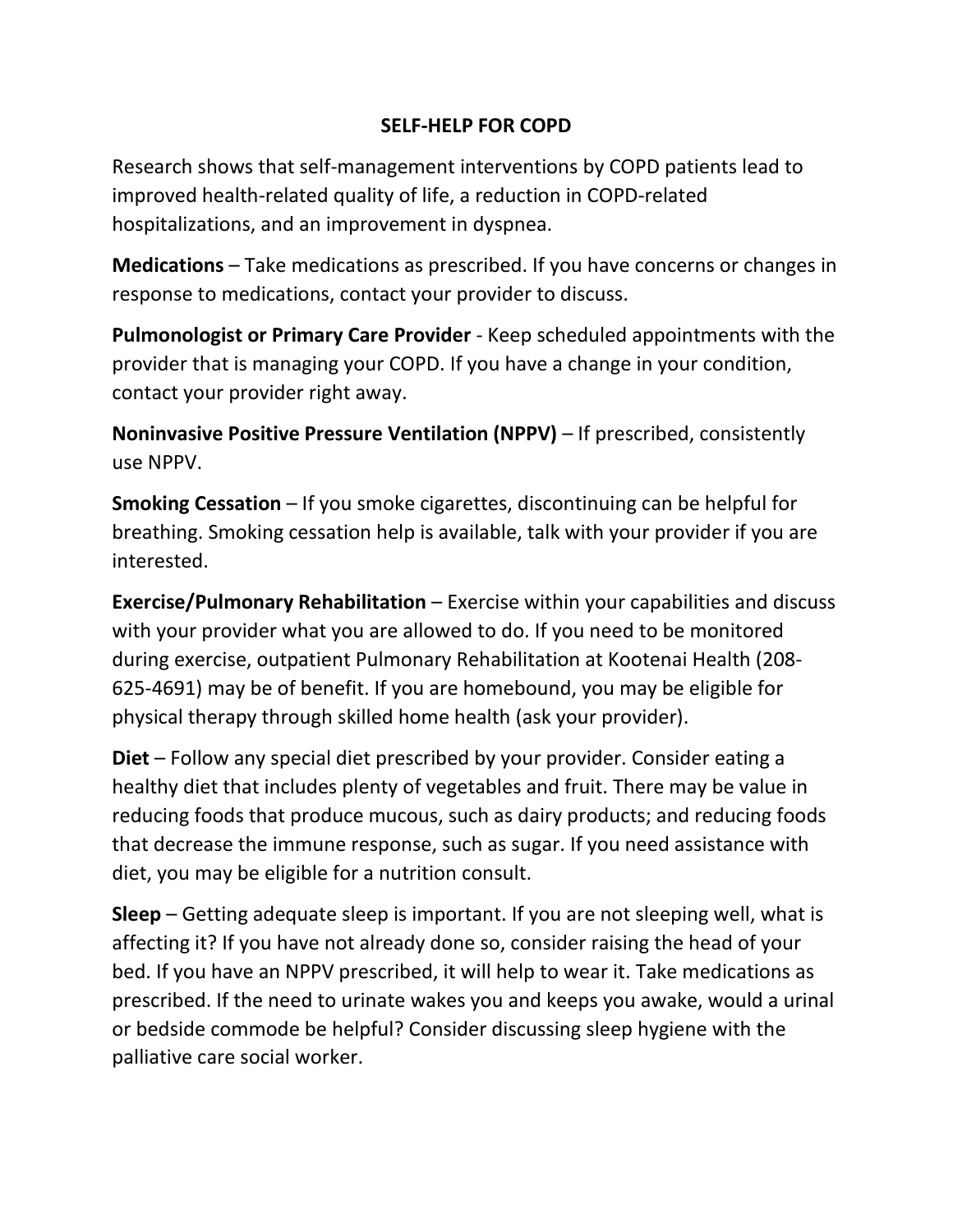**Mood** – If you have an anxious or depressed mood, discuss it with the palliative care team. (There are suggestions for mood under Symptom Management.)

**Quality of Life/Enjoyment** – A activity of enjoyment each day can improve your quality of life. It may be as simple as doing a hobby, visiting with friends or family in person or via phone, or reading or listening to a book. If there are activities you can no longer do, look for adaptations or alternatives.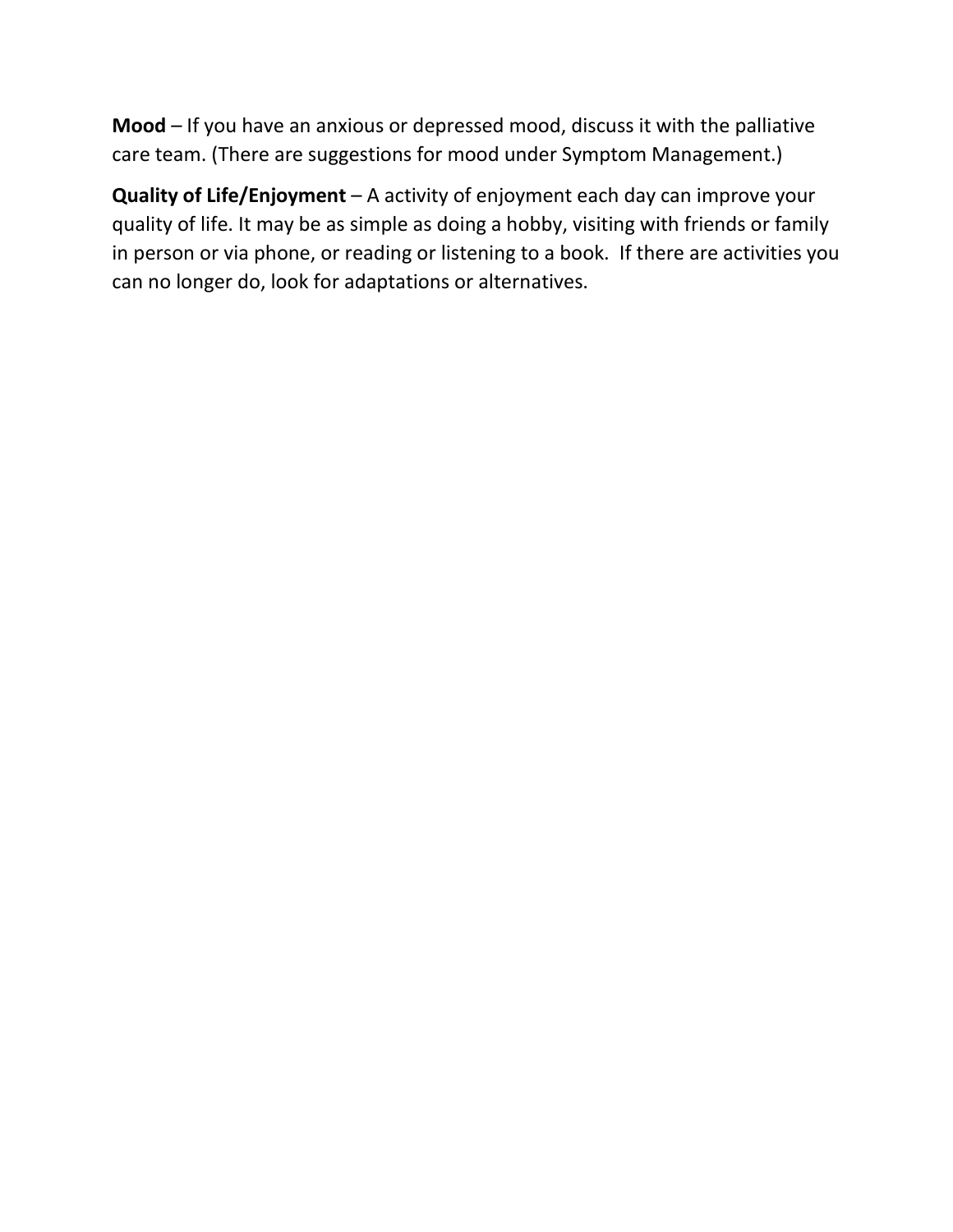#### **WHEN TO CALL PALLIATIVE CARE**

#### **COPD**

Your Palliative care of North Idaho team is available to assist you any time Monday through Friday from 8 am to 5 pm. We can be reached at 208-772–7994.

Contact us if:

-You have a decline in functional status

-You have a change in your non-emergent COPD symptoms

-Your medications for symptom management are not working as well

-You have not had a bowel movement in 3 days

-You have 3 or more episodes of diarrhea in a day

-You have not been able to urinate in 12 hours or feel the urge to urinate but cannot

-You would like a goals of care conversation

-You wish to avoid rehospitalization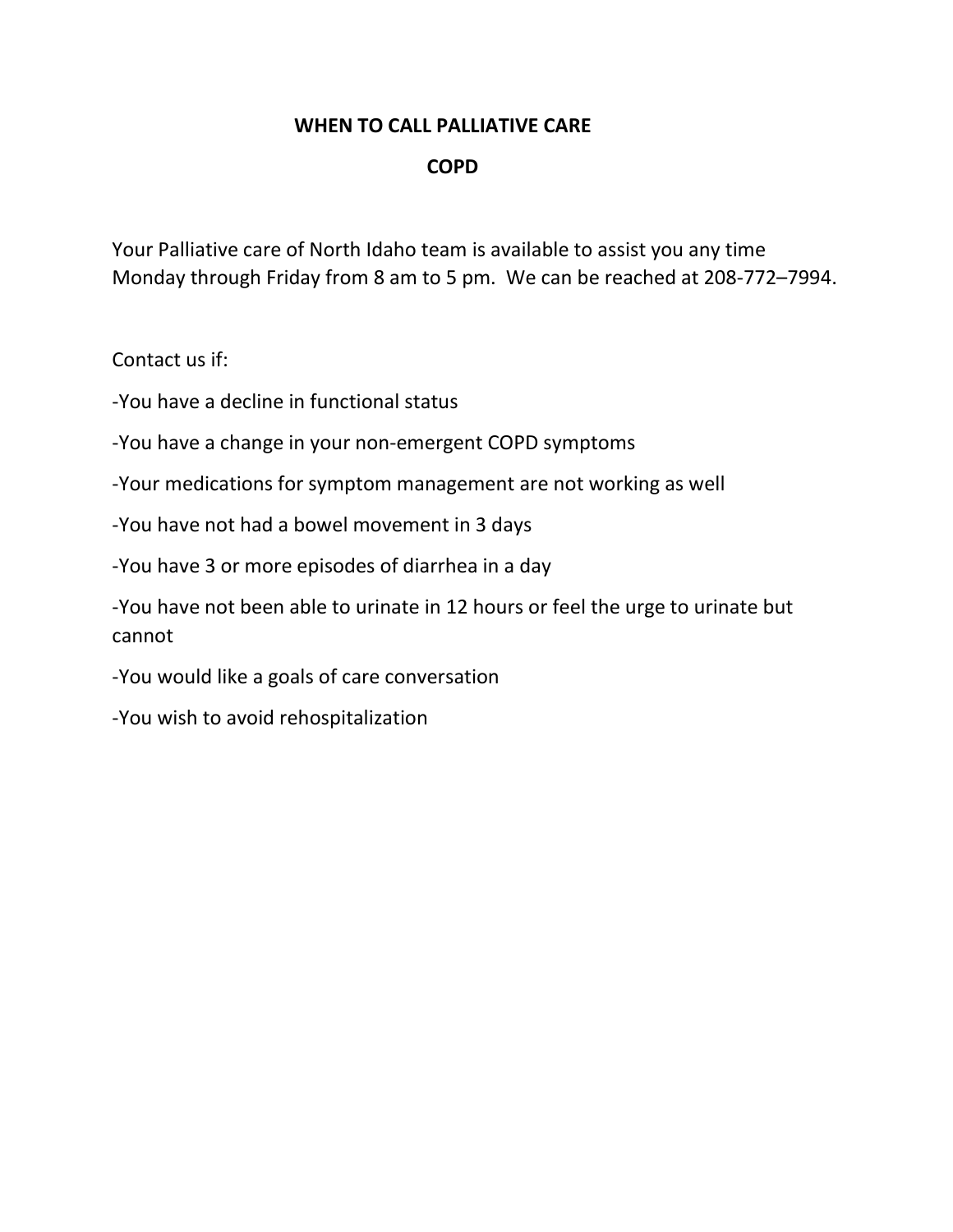#### **WHEN IS IT TIME TO CONSIDER HOSPICE?**

 **COPD**

It is often difficult to know when you are ready to transition onto hospice services. Common feedback from patient families is that they wished they had gotten their loved one onto hospice services sooner.

Consider the following:

-How has your quality of life been affected by COPD?

-Do you wish to avoid rehospitalization?

-Has treatment for COPD been optimized?

-Do you feel breathless much of the time?

-Are your oxygen saturations low?

-Do you feel fatigued much of the time?

-Do you retain carbon dioxide?

-Have you had multiple COPD exacerbations in recent months?

-Have you had multiple trips to the emergency department or hospital in the past 6 months?

-Has your functional status declined? Do you need to rest walking in your home? Do you need assistance with bathing and dressing? Do you spend most of your time sitting? Is it difficult to leave your home?

-Do you have additional illnesses?

-Do you have a rapid heart rate?

-Have you had progressive weight loss?

-Are you fearful about your breathing much of the time?